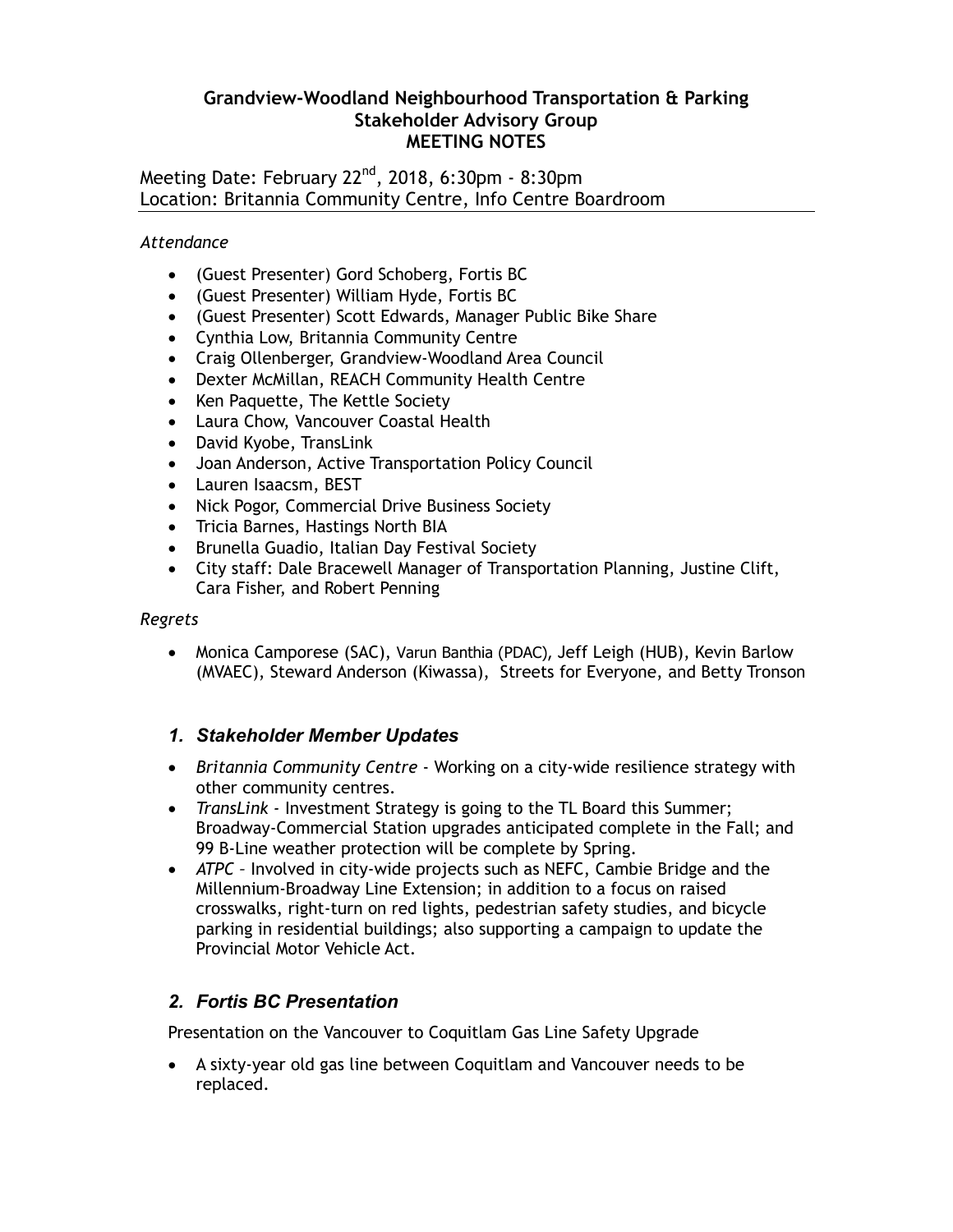- Fortis BC is working with the City of Vancouver, TransLink, the City of Burnaby, the City of Coquitlam and other community stakeholders to prepare traffic management plans and coordination of this project.
- Public notification and consultation has taken place to notify residents and businesses. A public call centre will be set up for the duration of the project.
- For more information contact Fortis BC staff at [gaslineupgrades@fortisbc.com](mailto:gaslineupgrades@fortisbc.com) and 604-592-7494 and visit <https://talkingenergy.ca/upgradeproject>
- Fortis BC may return for another update at a future meeting.

# *3. Project Updates*

- Public Bike Share ~ Presentation
	- o The City of Vancouver Public Bike Share (PBS) team manages and administers the Mobi by Shaw Go system, which includes station planning, location and design.
	- $\circ$  Phase II of public bike share will be rolled our starting in the spring through the summer 2018.
	- $\circ$  PBS is developing an adaptive bike and equity program
		- o *Question: Has PBS worked with the Leisure Access program?*
			- **PBS modelling the Equity Program after the One Card** Program
		- o *Question: Can I use the Compass Card for Mobi?*
			- Yes. PBS working with TransLink to promote Compass Card integration
		- o *Question: Do the bikes need to be relocated to different stations?* 
			- Yes. Mobi staff relocate bikes to stations.
		- o *Question: For Phase II, can organizations or agencies, like Britannia, request a station?*
			- Yes. PBS selects station locations based on proximity to destinations.
- Broadway Triangle Transportation Study
	- $\circ$  The study is now complete and recommendations have been shared with residents. What we heard from residents were concerns about school related traffic volumes, short-cutting vehicles, and conflicts between people walking and cycling on Lakewood Drive at the Central Valley Greenway (N Grandview Hwy).
	- $\circ$  Some of recommendations will be implemented in the short term, while others will require further study. We will continue to liaise with various departments to follow up on implementation.
		- o *Question: Can the recommendation letter be shared with the Stakeholder Advisory Group?*
			- *The letter is not available online. SAG members can contact Cara Fisher directly for more information.*
- Community Panel: False Creek Flats Access Plan
	- $\circ$  The City would like direction from the community about the best route for the East-West arterial connection.
	- o A Community Panel can provide the City with informed and thoughtful direction from a representative group of residents and businesses.